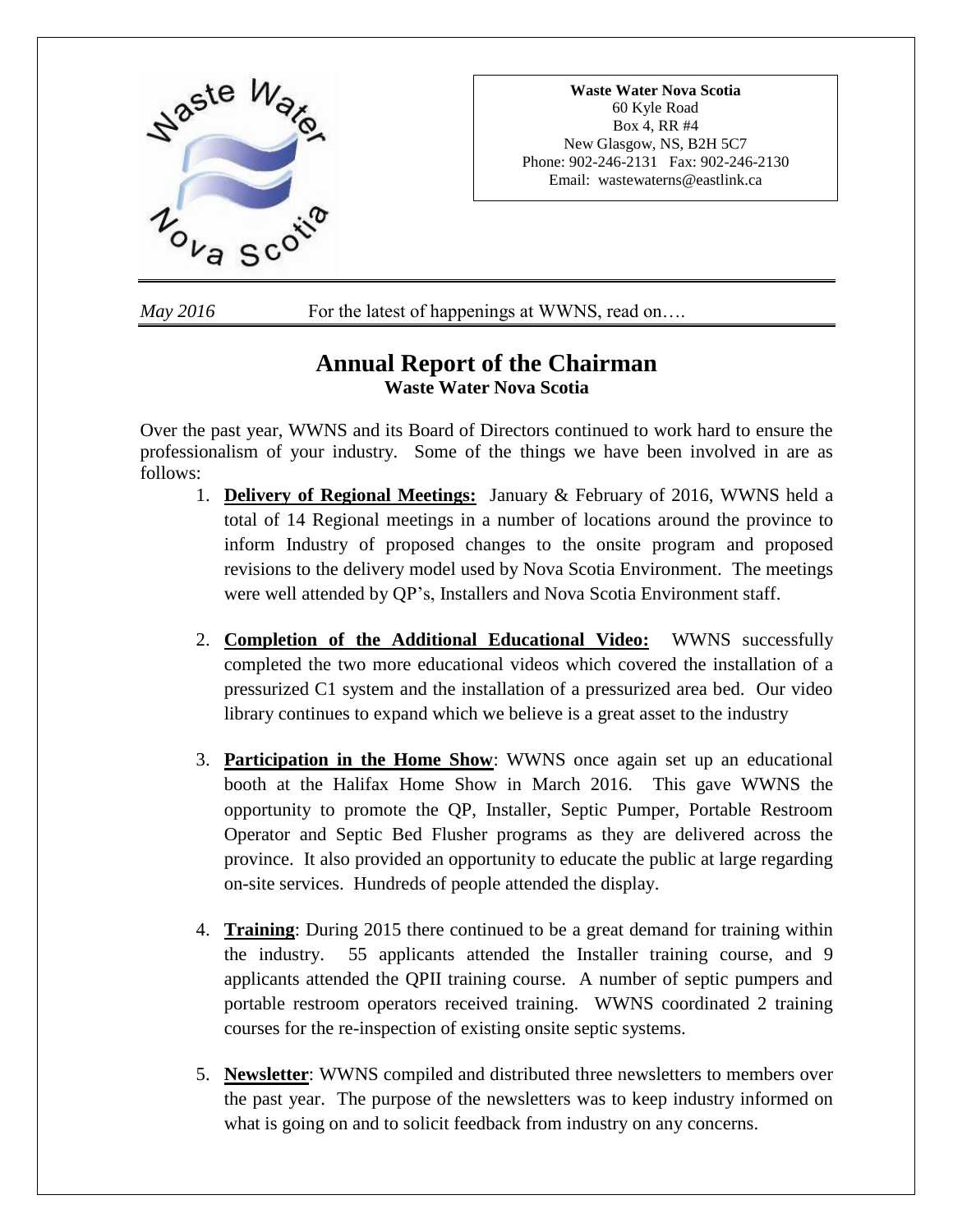- 6. **Bursary Awards**: 2015 was the fourth year for the two WWNS bursaries offered for students entering secondary studies in fields related to our industry. One bursary was award in 2015 and the Board has recommended an expansion to the criteria in an effort to capture more applicants.
- 7. **WWNS Board of Directors and Executive Director**: Over the past year your Board of Director's and your Executive Director continued to work in your best interest and have provided me with the support to carry out my job as Chair of WWNS. To all of them a hardy Thank-you and I look forward to continuing to work with all of them.

Steven R. Williams, P.Eng Chair, WWNS



### **SEPTIC PUMPING EXPO**

WWNS held its second annual Septic Pumping Expo inside the Agridome on April 08.

Septic Pumpers & Portable Restroom Operators attended from across Nova Scotia along with guests from New Brunswick, PEI, and Newfoundland.

There were presentations throughout the day, along with time to network with others in the industry and view the displays provided by the suppliers.

With the support of Industry and the membership, WWNS hopes to make this a yearly event. If you have any suggestions or would like to be part of a planning committee, please contact the office of WWNS or your area representative.

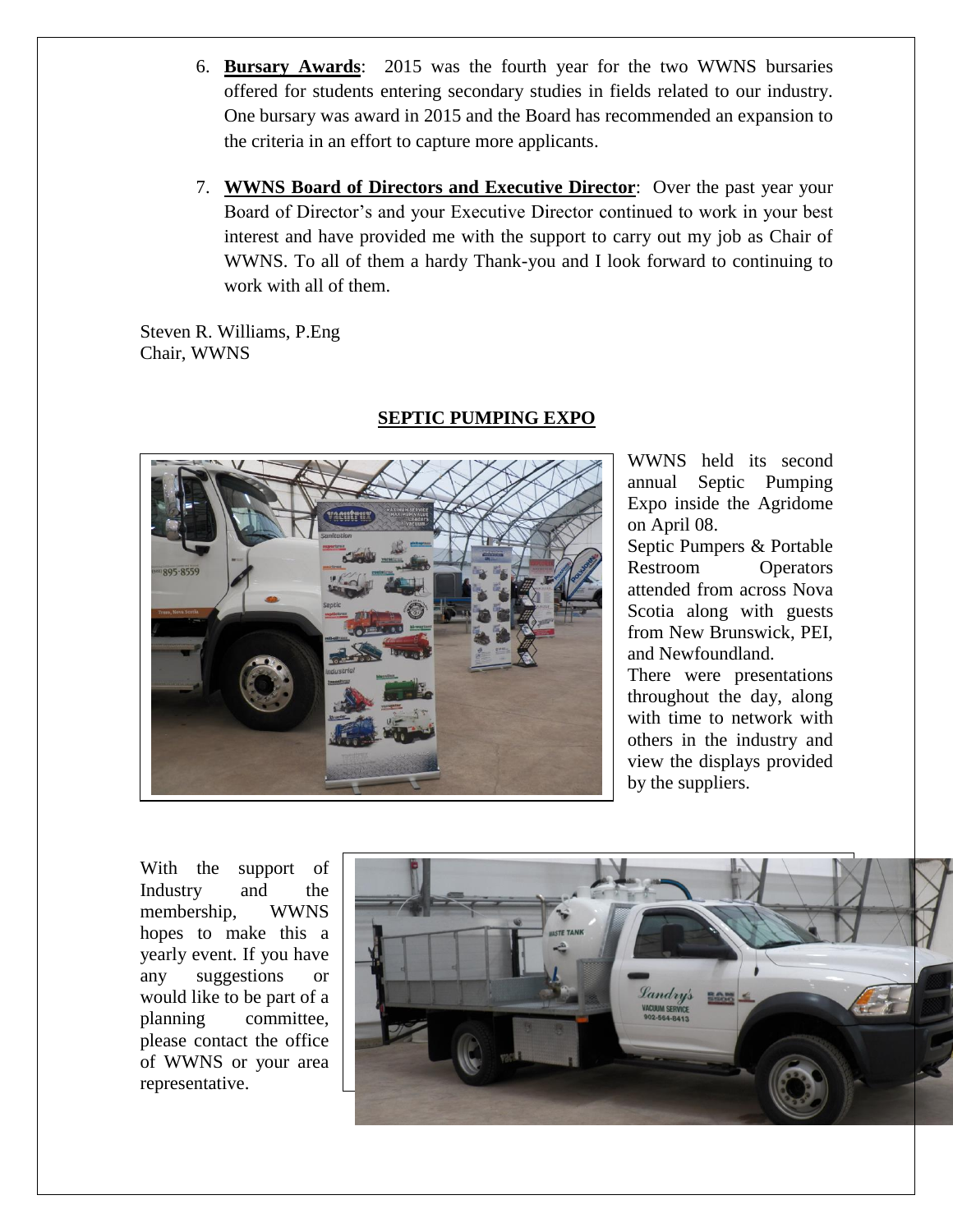### **2016 ANNUAL GENERAL MEETING**

Waste Water Nova Scotia closed out the year with its Annual General Meeting, held in Truro on April 09. A number of the new products and services approved for use in Nova Scotia this year were introduced including advanced treatment units and on-site system warranty.

Thank you to all the **Exhibitors** who participated in the trade show portion of our Expo & AGM this year. We were happy to welcome a number of new Exhibitors as well as those returning Exhibitors who continue to support WWNS and its membership. We look forward to seeing you again next year.

Congratulations as well to the winners of the many door prizes which were donated by the Exhibitors and WWNS.



# **FRIEND OF THE INDUSTRY AWARD**

Each year, WWNS looks to recognize someone for their contribution towards the betterment of the onsite sewage industry in Nova Scotia.

WWNS was pleased to present the 2016 Friend of the Industry award to NSE On-site Services Coordinator **Leah Boutilier** recognizing her effort and dedication to the on-site sewage program.

# **BOARD OF DIRECTORS**

Two elections were held for seats on the Board at the AGM resulting in a change of Directors for the Lunenburg/Queens area. The Board of Directors welcomes **Lester Berrigan** back to the table as they continue to work for the betterment of the on-site industry in Nova Scotia.

WWNS would like to thank outgoing Director **Andre Vienotte** for his time spent on the Board.

### **BURSARY PROGRAM**

The Bursary program will be offered by WWNS again this year to support active members of WWNS and their family members with post-secondary education. Along with the University and College Bursaries, the program was expanded last year to include a third award for students attending a trades related course. Bursaries will have a value of \$1000 each. All applications will be accepted but preference will be given to students studying in a field related to the on-site sewage industry.

Applications are available through the WWNS office or online in the Members section of the WWNS website at [www.wwns.ca](http://www.wwns.ca/) . Applications must be received by August 15.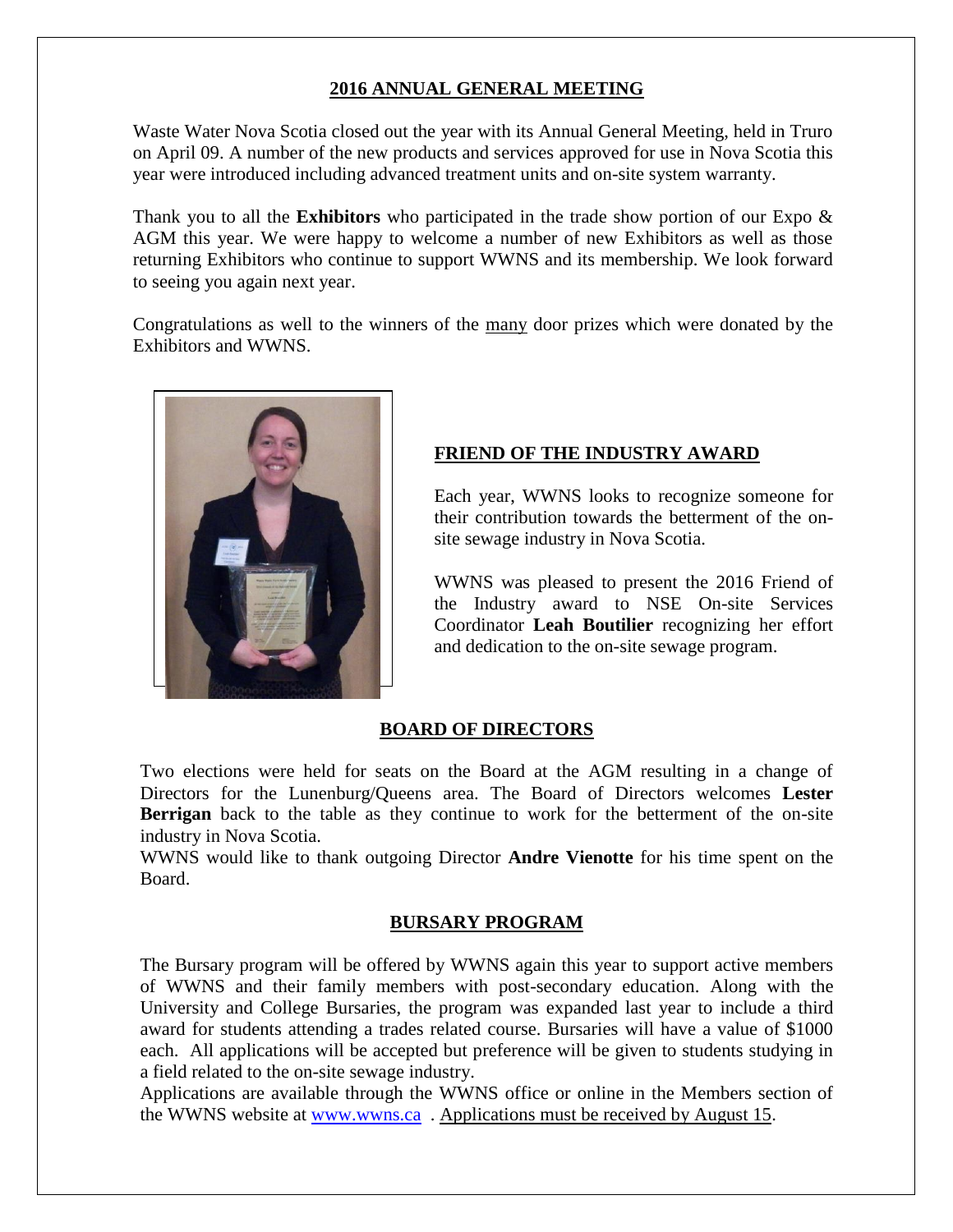#### **CHANGES TO THE ON-SITE PROGRAM**

New OSDS Regulations and Standard came into effect as of May  $1<sup>st</sup>$ , 2016 and as a result, there a number of changes that will be implemented in the on-site sewage program this construction season. Should issues arise that require clarification, WWNS will be communicating any information or updates as they become available through our website or by email.

### **LICENSING**

As discussed at the 2016 regional meetings and the recent WWNS AGM, NSE is in the process of moving from a "one year" to a "four year" certification program. Due to delays in the implementation, **NSE has granted an extension for Certificate holders until the end of December 2016**. Renewal applications will be sent to Certificate holders prior to this date by NSE. *(Please note – your membership in Waste Water Nova Scotia is not a license.)*

A list of certified (licensed) persons is available on the NSE webpage at: <http://www.gov.ns.ca/nse/cms/Search.asp> .

#### **NOTIFICATION**

There are a number of new forms required by NSE as of May  $1<sup>st</sup>$ . The new fillable forms can be found at <http://novascotia.ca/nse/wastewater/regulations.tech.guidelines.asp> .

Online application and notification forms for On Site Sewage Disposal will not be available through Service Nova Scotia's web portal until further notice. The forms can be downloaded and included with a paper submission for the time being.

#### **MEMBERSHIP**

If you have purchased a **2016** membership in WWNS, your name and contact information will be displayed on the Members page of the Waste Water Nova Scotia website. **Please take a moment to ensure the information is correct**. If you did not yet renew your 2016 membership, the form can be printed from the website or is available from the office.

As a member of WWNS, you are now able to create your own webpage which will be linked to your contact information on the WWNS website to provide more details about your business and the services you offer. The login address is: <http://wwns.ca/members/login.php>

To login, you will be asked to provide your member number which is the 5 digit member id # (Mbr Id) on your **2016** membership receipt and a password which is your last name. Login, fill in the information, and click the **UPDATE** button to activate your page.

#### **BIO PRO DEMONSTRATION**

Shaw Group Ltd is having a contractor day at their Sydney location on May 19 to demonstrate the theory and operation of a **Bio Pro Unit** and provide instruction on how to set the blower. For more information or to register contact Jason Groves at 902-565-0060 or [jgroves@shawgroupltd.com](mailto:jgroves@shawgroupltd.com). Attendees at the session will be credited with 5 professional development points.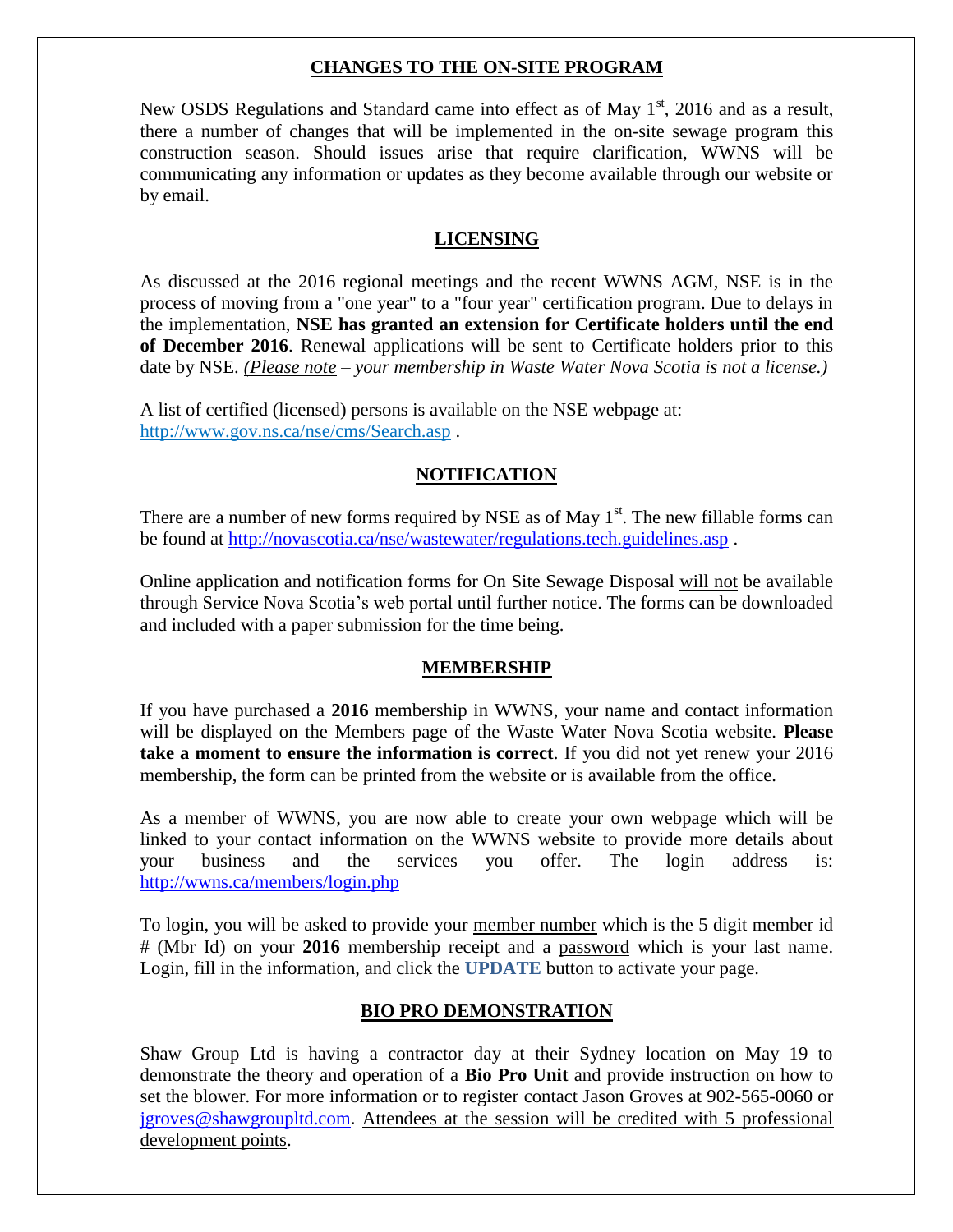### **2015 STATS RELATED TO APPROVALS**

| Number of Approvals issued in 2015    | 2094          |
|---------------------------------------|---------------|
| Number of Audits related to Approvals | 366           |
| Warnings                              | 18            |
| <b>Directives</b>                     | 19            |
| <b>Summary Offence Tickets</b>        | $\mathcal{R}$ |

# **2015 STATS NOT RELATED TO APPROVALS**

| <b>Inspections Completed</b>                       | 245 |
|----------------------------------------------------|-----|
| (136 related to malfunctions/release of substance) |     |
| Warnings                                           | 13  |
| <b>Directives</b>                                  | 72  |
| Summary offense tickets                            |     |

# **RELATED DOCUMENT LINKS**

On-site Sewage Disposal Systems Regulations: <https://www.novascotia.ca/just/regulations/regs/envsewage.htm>

Activities Designation Regulations: <https://www.novascotia.ca/just/regulations/regs/envactiv.htm>

On-site Sewage Disposal Systems Standard and Q&A: <https://www.novascotia.ca/nse/wastewater/on.site.sewage.disposal.asp>

# **ON-SITE SEWAGE PROGRAM TIDBITS**

- 1. **August 15 is World Portable Sanitation Day (WPSD)**. WPSD is a project within the PSAI's Education Initiative (EI), which focuses on highlighting the importance of sanitation in daily living, the lack of adequate sanitation in developing countries, and the valuable role portable sanitation can play in helping to address global issues.
- 2. Recording everyone's PDP's is a big job. While we are confident we have not left anyone out, I would ask that you check your PDP points on the WWNS website. Those who purchased their 2016 WWNS membership should check to make sure their contact information is displayed correctly on the webpage. If you notice any discrepancies, please advise.
- 3. We continue to receive questions about insurance at the Office of WWNS. If you are dealing with septic, be sure your policy includes "**Pollution Inclusion**".
- 4. The latest **newsletter** can always be found on the WWNS website. Look for the next edition, including *upcoming meeting dates*, to be out by December 2016.
- 5. Occasionally, WWNS is made aware of training being offered by suppliers about their products. This information is posted in the news section of our website as it becomes available